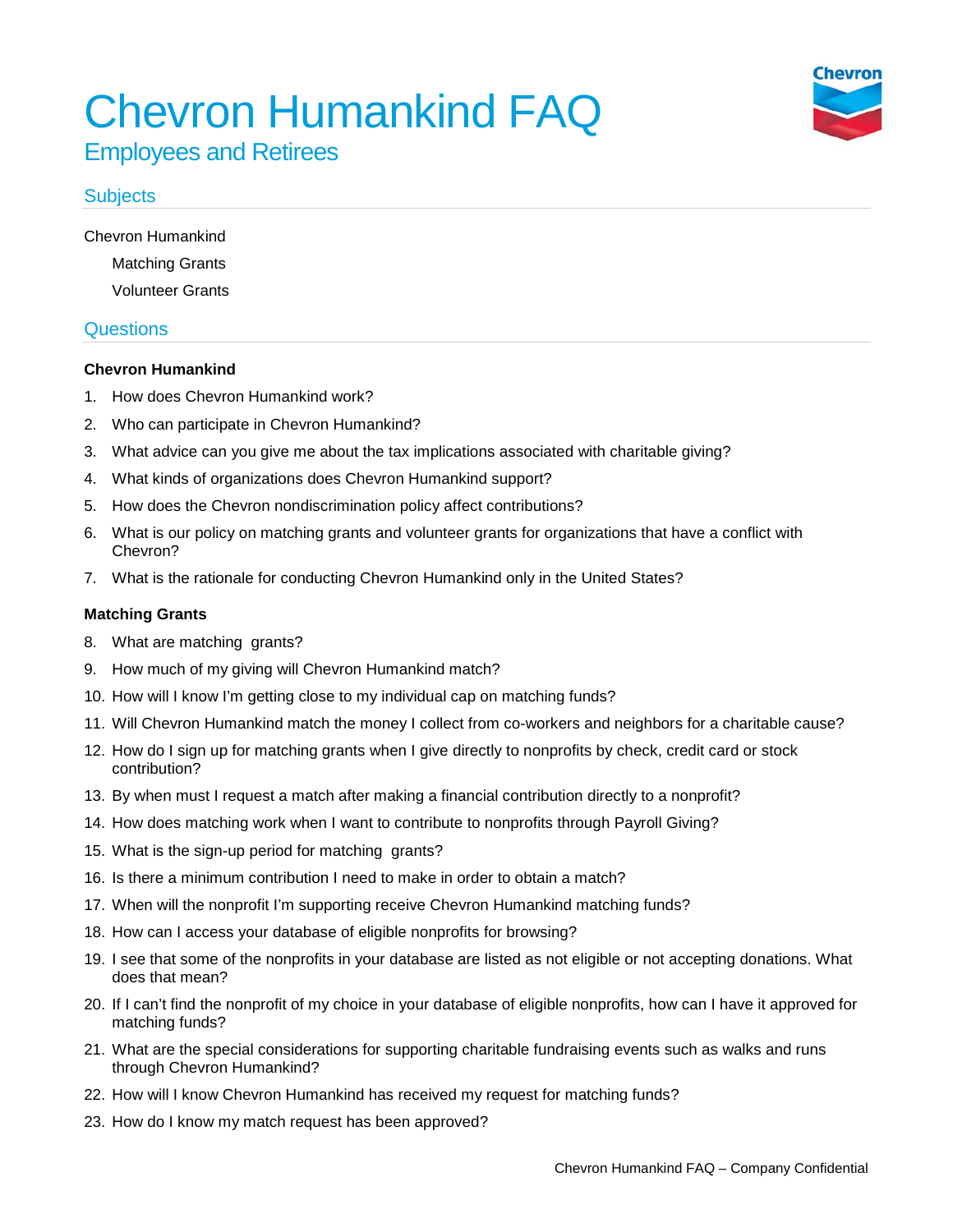24. [My personal information has changed. Should I notify Chevron Humankind?](#page-8-0)

# **[Volunteer Grants](#page-8-1)**

- 25. [How do I volunteer through Chevron Humankind?](#page-8-2)
- 26. [Can I volunteer during regular work hours?](#page-8-3)
- 27. [Can contractors volunteer at Chevron-organized projects?](#page-8-4)
- 28. [How do Volunteer Grants Work?](#page-8-5)
- 29. [What qualifies as volunteer time?](#page-8-6)
- 30. [When do volunteer hours start to count?](#page-9-0)
- 31. [What are the procedures for requesting a grant?](#page-9-1)
- 32. [By when must I request a Volunteer Grant after volunteering at an eligible nonprofit?](#page-9-2)
- 33. [How many grants can I obtain in a year?](#page-9-3)
- 34. [Is there a limit to the number of Volunteer Grants that a nonprofit can receive?](#page-9-4)
- 35. [Do I have to request a grant for a specific program or event, or is a grant intended for a nonprofit's use at its](#page-9-5)  [discretion?](#page-9-5)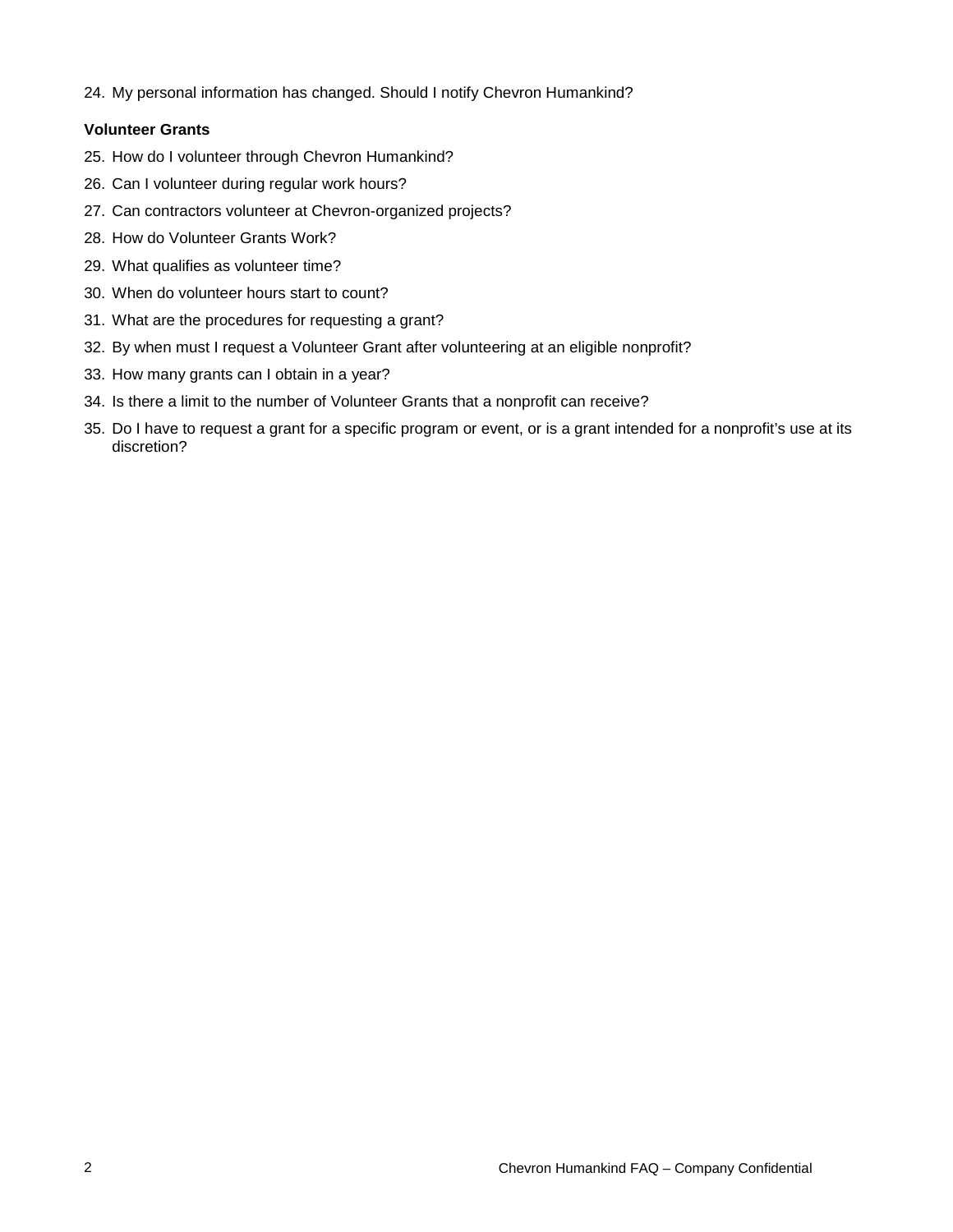# <span id="page-2-0"></span>**Chevron Humankind**

#### <span id="page-2-1"></span>**1. How does Chevron Humankind work?**

Chevron Humankind matches financial contributions made by U.S. paid employees and eligible retirees to nonprofits and provides grants for volunteer time. A [central website](http://www.chevronhumankind.com/) simplifies making, as well as matching, your financial contributions, tracking volunteer time and signing up to volunteer.

#### **Employees:**

- Matching funds of up to \$10,000 per employee per year.
- Gifts can be given to nonprofits on the Chevron Humankind site via a payroll deduction or credit card payment, or given directly to the nonprofit offline (e.g. check, cash, stock, etc.).
- For every 20 hours of volunteer time served at a single nonprofit, an employee may apply for a \$500 grant. A volunteer may obtain up to two grants per year for the same nonprofit or two different nonprofits.

\*Note: Volunteer matching grants count toward the \$10,000 annual cap for employees.

#### **Retirees:**

- Matching funds of up to \$3,000 per retiree per year.
- Gifts can be given to nonprofits on the Chevron Humankind site via a credit card payment, or given directly to the nonprofit offline (e.g. check, cash, stock, etc.). Automatic pension deductions are not available.
- For every 20 hours of volunteer time served at a single nonprofit, a retiree may apply for a \$500 grant. A volunteer may obtain up to two grants per year for the same nonprofit or two different nonprofits.

\*Note: Volunteer matching grants count toward the \$3,000 annual cap for retirees.

# <span id="page-2-2"></span>**2. Who can participate in Chevron Humankind?**

• All Chevron U.S.-paid employees and Chevron employees who are based in the United States.

**Inpatriates** who make a contribution in U.S. dollars can request a corporate match for a cash, check, credit card or stock contribution sent directly to a U.S.-based nonprofit (Direct Giving). Inpatriates can request matching grants for U.S.-based nonprofits.

**Expatriates** who are paid in U.S. dollars can request a corporate match for a cash, check, credit card or stock contribution sent directly to a U.S.-based nonprofit (Direct Giving) or for a contribution made to a U.S.-based nonprofit through payroll (Payroll Giving). Expatriates can request matching grants for U.S. based nonprofits.

- Former employees who retired having met eligibility requirements for retiree medical coverage from Chevron Corporation, a Chevron Corporation acquired company, and/or a Chevron affiliated company.
- Current and retired members of the board of directors of Chevron Corporation.

Spouses and surviving spouses of retirees and retirees of non-wholly owned subsidiaries of Chevron are not eligible to participate.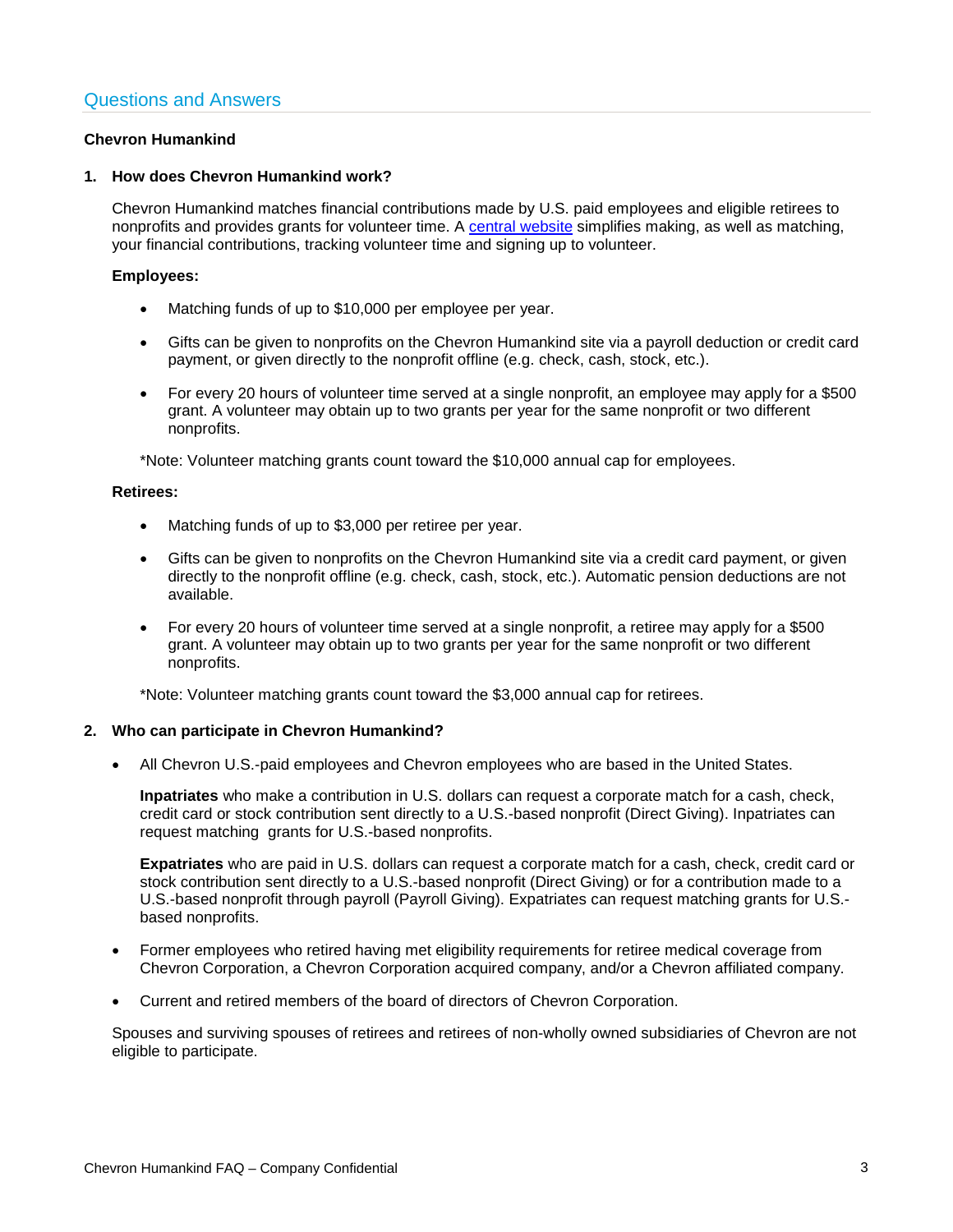#### <span id="page-3-0"></span>**3. What advice can you give me about the tax implications associated with charitable giving?**

Chevron does not provide personal tax advice and suggests that you consult a tax professional for information on charitable contributions. We also suggest that you have in your files a copy of your W-2, receipts (from nonprofits) associated with your contributions, and printouts of any related Chevron Humankind match request or pledge confirmation pages.

#### <span id="page-3-1"></span>**4. What kinds of organizations does Chevron Humankind support?**

Chevron Humankind supports:

• Nonprofit organizations recognized by the U.S. Internal Revenue Service both as tax-exempt under Section 501(c)(3) of the Internal Revenue Code (IRC) and as public charities. This includes nonprofits that are:

**Parts of churches and private schools.** Chevron Humankind will provide matching funds and grants to programs operated by faith-based organizations if those programs: (a) are open to all individuals in the community regardless of religious belief; (b) serve a secular purpose, such as a food pantry or a homeless shelter; and (c) do not require participants to join in religious worship as a condition of receiving the services that the nonprofit offers.

**Members of an exempt group.** Many national nonprofits have a tax exemption status that applies to member organizations.

- Civic organizations (such as a volunteer fire department) recognized by the IRS as tax-exempt under Section 501(c)(4) of the IRC.
- Governmental entities such as public libraries, publicly owned and operated museums, municipal zoos, public schools, state colleges and universities, and community colleges.

Among the exceptions are organizations that violate Chevron's nondiscrimination policy or that represent a conflict of interest with Chevron's business interests.

**Note:** Chevron Corporation does not endorse the nonprofits that are in the Chevron Humankind database. Employees and retirees are encouraged to research the activities, practices and viability of nonprofits before contributing volunteer or financial support.

See Chevron Humankind Guidelines for more information.

#### <span id="page-3-2"></span>**5. How does the Chevron nondiscrimination policy affect contributions?**

To receive a match, nonprofits must abide by Chevron Humankind guidelines and are required to acknowledge that they do not discriminate against any person or group on the basis of race, religion, color, national origin, age, sex, gender identity, disability, status as a disabled veteran, political preference, sexual orientation, membership or non-membership in any lawful organization, or other basis prohibited by local laws or regulations.

#### <span id="page-3-3"></span>**6. What is our policy on matching grants and volunteer grants for organizations that have a conflict with Chevron?**

Nonprofits that might represent a conflict of interest with Chevron's business interests will be reviewed and some may not be funded.

#### <span id="page-3-4"></span>**7. What is the rationale for conducting Chevron Humankind only in the United States?**

We are evaluating the opportunity to expand the program globally. A number of factors must be evaluated, such as access to payroll data, vetting of international nonprofit organizations, coordination with local programs, and cultural differences related to volunteering and financial contributions.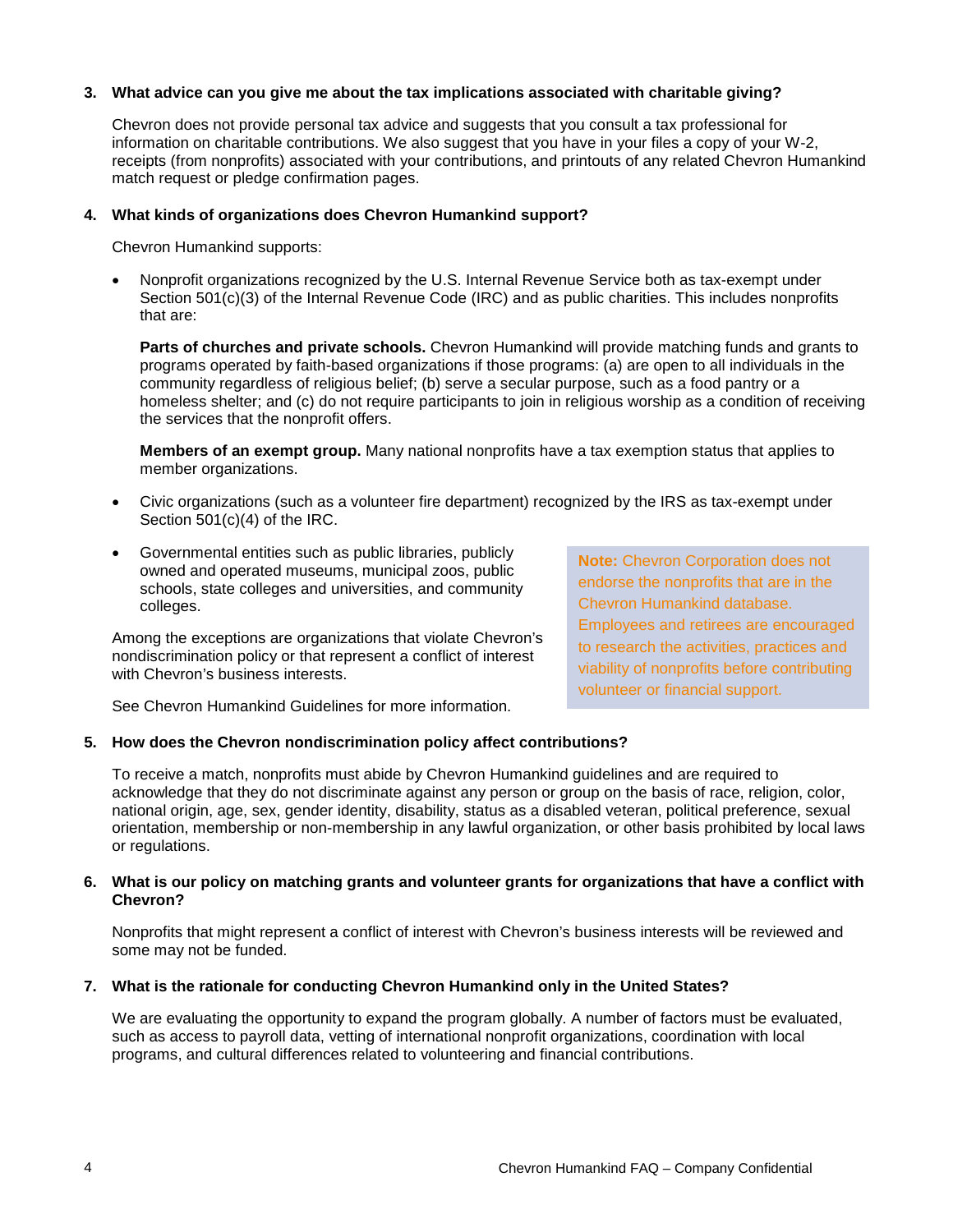## <span id="page-4-0"></span>**Matching Grants**

#### <span id="page-4-1"></span>**8. What are matching grants?**

Matching grants are Chevron Humankind's means for administering matching funds for financial contributions made by employees and retirees to the nonprofits of their choice.

Through matching grants, employees and retirees can request a corporate match for a cash, check, credit card or stock contribution given directly to a nonprofit (Offline Giving).

Employees and retirees can make online contributions and apply for a matching grant using a credit card on the Chevron Humankind Website (Online Giving).

Employees have the additional capability of donating and matching through a payroll deduction (Payroll Giving).

## <span id="page-4-2"></span>**9. How much of my giving will Chevron Humankind match?**

If you are an employee, Chevron Humankind will match up to \$10,000 of your giving to eligible recipient nonprofits each year. For retirees, the matching dollar amount is \$3,000 per year.

Volunteer matching grants count toward the \$10,000 annual cap for employees and the \$3,000 annual cap for retirees.

#### <span id="page-4-3"></span>**10. How will I know I'm getting close to my individual cap on matching funds?**

Review your donation history on the Chevron Humankind website to determine how close you are to your individual cap.

*To review your donation history:*

- a. Go to the [http://www.chevronhumankind.com](http://www.chevronhumankind.com/)
- b. Click **Give** in the top navigation tabs and select **Donation History** from the list
- c. Click **Other Donations**
- d. Your **Match Summary** will be displayed on the right, it includes a **Remaining Match YTD USD** line item

#### <span id="page-4-4"></span>**11. Will Chevron Humankind match the money I collect from co-workers and neighbors for a charitable cause?**

No. Chevron Humankind matches only those dollars that come out of your own pocket. Matching is based on annual caps (\$10,000 for each employee and \$3,000 for each retiree). Chevron employees and retirees must request matching funds individually, and the nonprofit must be able to verify that it has received their contributions. See Chevron Humankind Guidelines for more details on eligible participants.

#### <span id="page-4-5"></span>**12. How do I sign up for matching grants when I give directly to nonprofits by check, credit card or stock contribution?**

Go to [http://www.chevronhumankind.com](http://www.chevronhumankind.com/) and click the **Give** tab. On the drop-down list you can select **Record Offline Donation** and fill in the details of your donation.

Credit card deductions will be processed through the Chevron Humankind system as directed by the employee. However, if Chevron is unable to deliver funds as directed or the charity fails to cash a check prior to 180 days, the issued check will be voided. In this case, employees will be provided the option to redirect funds to a new eligible charity. If the employee fails to take said action, Chevron will donate the outstanding funds to Chevron's charity partner of choice, **Project Lead the Way.**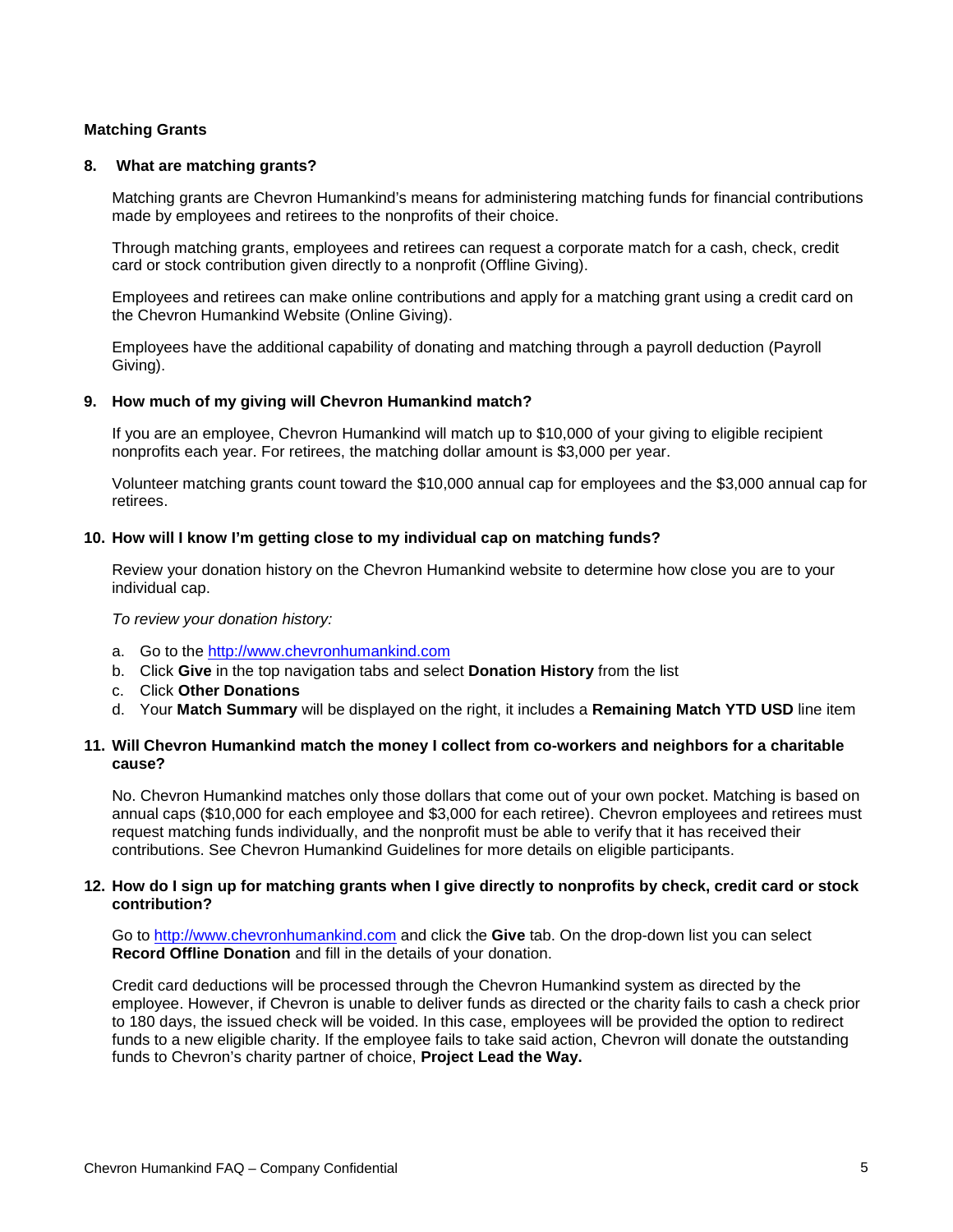#### <span id="page-5-0"></span>**13. What is the deadline for requesting a match after making a financial contribution directly to a nonprofit?**

When you make a direct contribution, you have until January 31 of the following year to submit a match request.

#### <span id="page-5-1"></span>**14. How does matching work when I want to contribute to nonprofits through Payroll Giving?**

If you are an employee that wishes to give via payroll, go to [http://www.chevronhumankind.com](http://www.chevronhumankind.com/) and click the **Give** tab. On the drop-down list select **Payroll Deduction**.

You'll have the option to make a one-time or recurring donation. Select your nonprofit and deduction amount, and click **Schedule Deduction**.

Payroll deductions will be processed through the Chevron Humankind system as directed by the employee. However, if Chevron is unable to deliver funds as directed or the charity fails to cash a check prior to 180 days, the issued check will be voided and any recurring payroll deductions to this organization will be stopped. In this case, employees will be provided the option to redirect funds to a new eligible charity. If the employee fails to take said action, Chevron will donate the outstanding funds to Chevron's charity partner of choice, **Project Lead the Way.**

## <span id="page-5-2"></span>**15. What is the sign-up period for matching grants?**

On the Chevron Humankind website, you can request a match 24/7 for any contribution you make directly to a nonprofit. You have until January 31 of the following year to submit a match request.

#### <span id="page-5-3"></span>**16. Is there a minimum contribution I need to make in order to obtain a match?**

Yes. Specific to **matching grants**, contribution minimums to qualify for matching funds are as follows:

- A one-time contribution made directly to a recipient organization must be at least \$20.
- A one-time payroll contribution must be at least \$20.
- A recurring payroll contribution must be at least \$10 per pay period (equivalent to \$20 per month).

#### <span id="page-5-4"></span>**17. When will the nonprofit I'm supporting receive funds?**

Chevron Humankind processes payments in monthly cycles. As a result, the entire process (including verification of your donation when applicable, approval of the match and approvals for the allocation of funds) typically takes eight to ten weeks. However, requests may have different approval requirements. Please read below for details on how the various processes work so you can understand why a payment may take *many months* to be sent.

*Note:* We strongly encourage people to not make promises to their nonprofit recipients about matching funds as they may not be approved or may take a very long time to arrive in some cases.

#### **Online Giving:**

*(Payroll and Credit Card donations made via the Chevron Humankind Website)*

Payroll giving and credit card donations are sent to the nonprofit along with the Chevron match, on the same check. In other words, a single check is sent to the nonprofit organization each month that includes both your contribution and the Chevron matching funds. As a result, the final payment from Chevron can take eight to ten weeks to be processed after the payroll or credit card contribution has been deducted.

*Note:* New payroll deduction requests take approximately two pay cycles to begin withdrawing the donation from your paycheck.

#### **Offline Donations:**

*(Check, cash, credit card or stock donations given directly to a nonprofit)*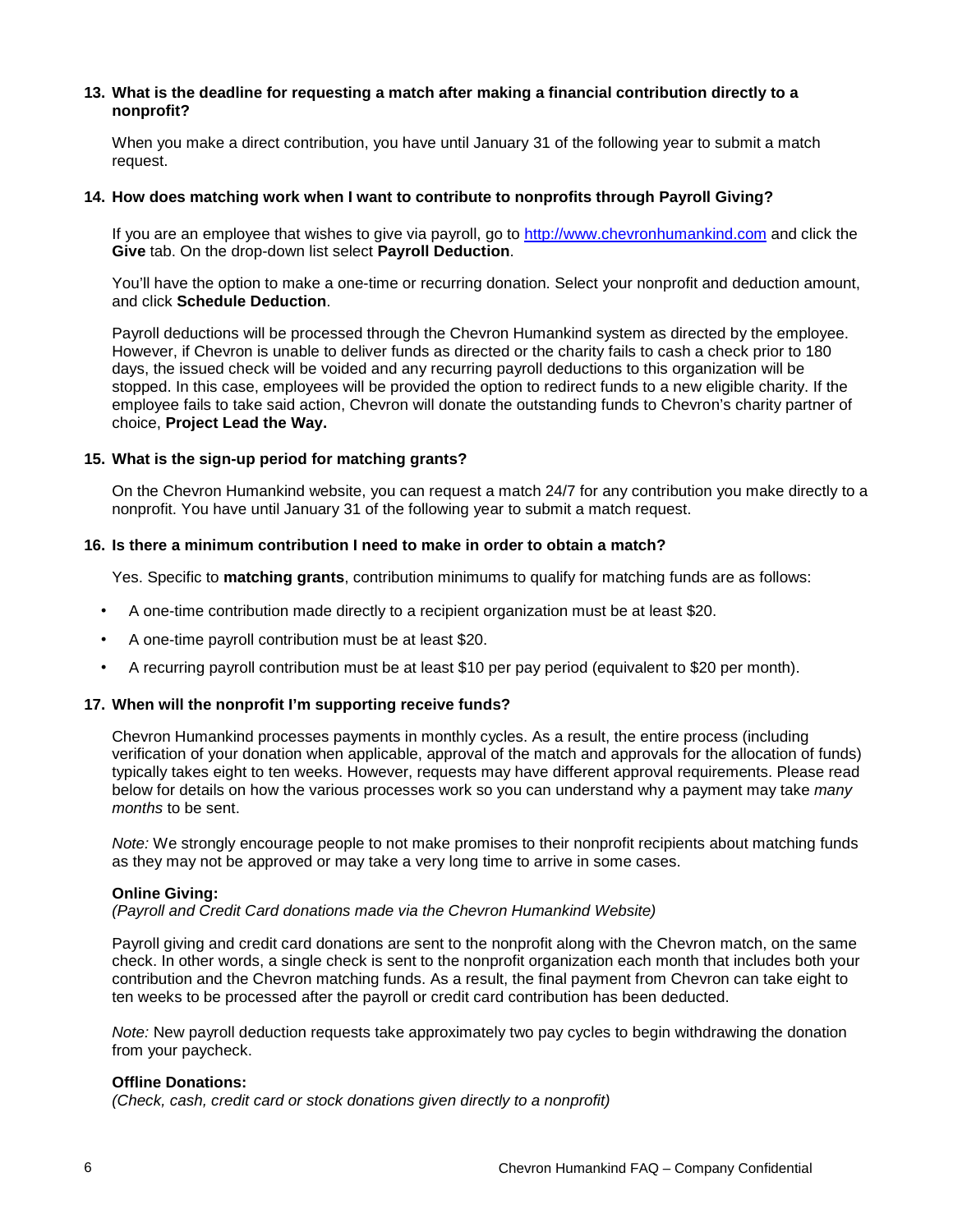Since your donation was not made via the Chevron Humankind website it needs to be verified before Chevron will provide matching funds. As a result, matching grant requests for Offline Donations will require a receipt to be provided along with your request. Please reference the [Grant Request Guide](https://s3.amazonaws.com/branding.yourcause.com/chevron/2930725.237461.0.pdf) for examples of acceptable receipts.

*Note:* Match requests for larger offline donations may require verification from the nonprofit and therefore may take longer to process.

#### <span id="page-6-0"></span>**18. How can I access your database of eligible nonprofits for browsing?**

A search function is provided to help you find and select your charities.

Go to [http://www.chevronhumankind.com](http://www.chevronhumankind.com/) and click on **Search Organizations** on the **Charities** tab. From there you can search for your nonprofit. If you're not requesting a match, you can still search the database and add charities to your favorites.

Once you locate a nonprofit you would like to give to, click the **Add to my charities** link. This will add it to a list of your favorite nonprofits available in a dropdown list on the various giving pages throughout the site.

#### <span id="page-6-1"></span>**19. Why are some nonprofits not listed in the search results or listed as 'Not Accepting Donations'?**

Unfortunately, not every 501(c)3 organization is eligible to receive matching grants from Chevron Humankind.

- If a nonprofit is not listed in the search results it is *not eligible* to receive matching funds from Chevron. If you are having trouble finding a nonprofit you can contact YourCause support for assistance at [chevron](mailto:chevron-support@yourcause.com)[support@yourcause.com.](mailto:chevron-support@yourcause.com)
- When a nonprofit is listed as 'Not Accepting Donations', the system is letting you know that the organization is in one of the following situations and is therefore *not eligible* to receive matching funds as a result:
	- o They are no longer in good standing with the I.R.S. and/or have lost their charitable organization status (they must be listed on I.R.S. Publication 78)
	- o They are not registered on Guidestar.org
	- o They have chosen to not accept funds online, via Guidestar

If you would like help resolving one of the above issues for a nonprofit you give to or you suggest an organization be added to the system, our client service team at YourCause [\(chevron](mailto:chevron-support@yourcause.com)[support@yourcause.com\)](mailto:chevron-support@yourcause.com) will contact the nonprofit and provide them with instructions on the steps they can take to get listed. Due to the large numbers of nonprofits and the various requirements they must each manage for themselves, we cannot guarantee an organization will be able to be deemed eligible. In the best of situations this process will take many months. Therefore, organizations who are not currently in the database or are presently listed as 'Not Accepting Donations' are unlikely to be funded within the calendar year.

#### <span id="page-6-2"></span>**20. If I can't find a nonprofit in the Chevron Humankind database of eligible nonprofits, can I have it added?**

All charities registered with the I.R.S. are included automatically in the new YourCause database. A search function is provided to find and select your charities.

Charities are listed by their legal name which may be different from how they are known in the community. Private schools and some other organizations will be listed under the name of the parent organization. In this case you need to request a match to the parent organization and add a designation to the local nonprofit. It is also important to note that as of 2012 the I.R.S. requires all funds be paid to the parent organization for distribution to the chapters or affiliate organizations. If you are having trouble with a designation, please email [chevron-support@yourcause.com.](mailto:chevron-support@yourcause.com)

If you are unable to find your nonprofit by its name, you may also search by the nonprofit's Employer Identification Number (EIN). You can locate the EIN by: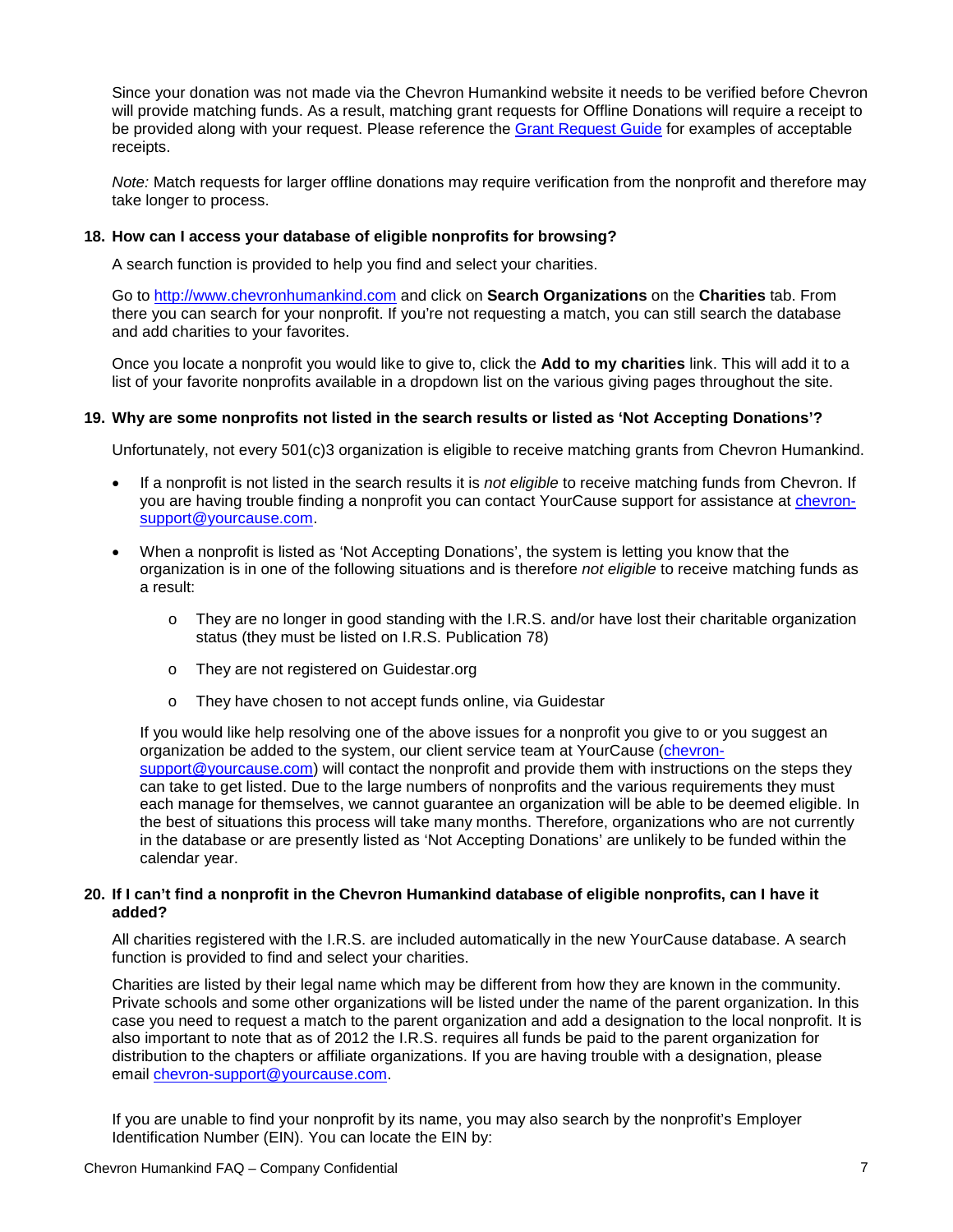- a. Search Google for: "(Name of charity) form 990". *The EIN should appear on the top right of the form 990, line 'D'.*
- b. Use this EIN number to search for your charity on the Chevron Humankind system by typing it into the 'Search by EIN' box.
- c. If the charity found is correct, click 'select', 'save' and 'schedule deduction'.

If your charity is NOT found in the search results you can click **Suggest a new org** on the search results page or on the Help page under the Info/Resources tab.

*Note:* Suggesting a new organization will alert YourCause customer service to contact the organization with instructions for becoming eligible. However, it is up to the organization to follow this procedure. Therefore, **suggesting an organization does not guarantee that they will be added to the system or be eligible to receive a matching grant.** 

#### <span id="page-7-0"></span>**21. What are the special considerations for supporting charitable fundraising events such as walks and runs through Chevron Humankind?**

Chevron Humankind will:

- Match employee and retiree financial contributions made directly to charitable fundraising events held by eligible nonprofits.
- Provide a Volunteer Grant for an employee's or retiree's volunteer time for an eligible nonprofit that holds a charitable fundraising event.

Guidelines for individual caps and eligible recipient organizations apply.

**If you sponsor a participant:** To be matched, your financial contribution to a charitable fundraising event must be personal funds of at least \$20 in the form of cash, personal check or credit card charge; support through the company's payroll giving program is not available. Your contribution made by check must include your name in the payer section of the check. A credit card used to make a contribution to a charitable fundraising event must show your name on its face.

Because matching is based on individual annual caps (\$10,000 per employee and \$3,000 per retiree), funds pooled from multiple sources are ineligible for matching.

You must submit your own match request when you sponsor an event participant; event participants are not responsible for requesting matching funds for the Chevron employees and retirees who sponsor them. You can sponsor more than one participant per event, but you must make a contribution to each participant and request matches separately.

**If you participate in a charitable fundraising event:** If you sponsor yourself, be sure to request a match for your contribution made with personal funds. However, do not request matching funds for the Chevron employees and retirees who sponsor you. Please note: Event entrance fees are not eligible for a corporate match. In addition, your participation as a walker or runner (or the like) does not count as volunteer time for obtaining a Volunteer Grant; nonprofit organizations that sponsor such events cannot verify participant hours.

**If you volunteer at a nonprofit that holds a charitable fundraising event:** The time you spend volunteering at a nonprofit holding a charitable fundraising event is eligible volunteer time under Volunteer Grants. Time spent participating as a runner or walker (or the like) or obtaining pledges does not because it cannot be verified by the nonprofit.

As with financial contributions, volunteer time accrued for obtaining a Volunteer Grant must pertain to an individual employee or retiree. See the Volunteer Grants section of this FAQ for more information about pooled hours.

#### <span id="page-7-1"></span>**22. How will I know Chevron Humankind has received my request for matching funds?**

After you complete a request online, you'll receive an email from us that confirms your request.

#### <span id="page-7-2"></span>**23. How do I know my match request has been approved?**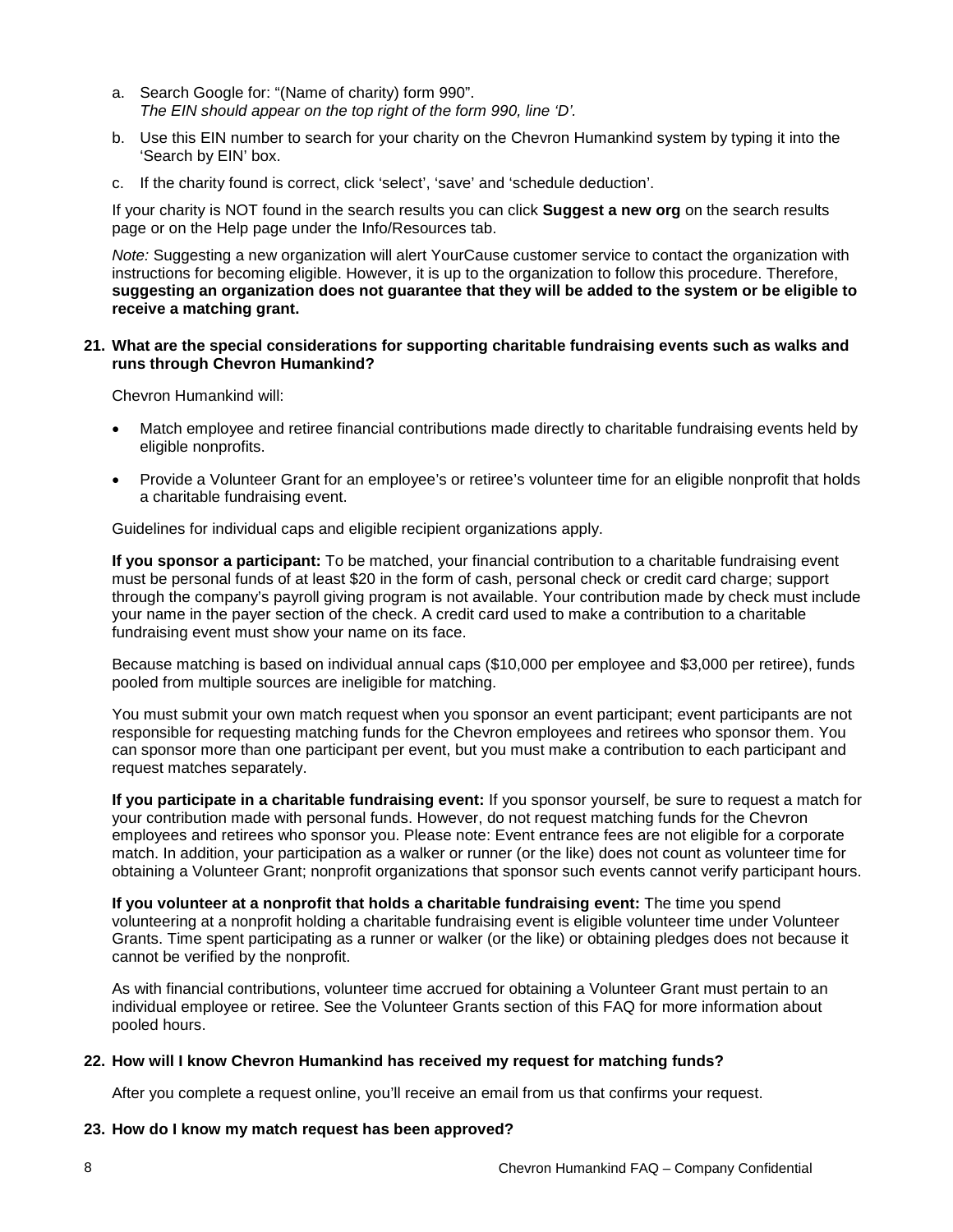After your request has been approved you will be sent an email confirmation. You can also review the status of your match request on the Chevron Humankind website.

*To review your donation history:*

- a. Go to the [http://www.chevronhumankind.com](http://www.chevronhumankind.com/)
- b. Click **Give** in the top navigation tabs and select **Donation History** from the list
- c. Click **Other Donations**
- d. Your **Match Summary** will be displayed on the right, it includes a **Pending Matches** line item

#### <span id="page-8-0"></span>**24. My personal information has changed. Should I notify Chevron Humankind?**

Whether you're an employee or retiree, you do not need to notify Chevron Humankind of any changes in personal information. Such information is refreshed twice a month in our system from HR/Whitepages data.

#### <span id="page-8-1"></span>**Volunteer Grants**

#### <span id="page-8-2"></span>**25. How do I volunteer through Chevron Humankind?**

Go to [http://www.chevronhumankind.com](http://www.chevronhumankind.com/) and follow these steps:

- a. Click **Volunteer** in the top navigation tabs and select **Search Events** from the list
- b. To view projects of your interest, enter search criteria, and click **Search**
- c. Select a project from among the search results
- d. Click **Participate**. Your name will be added to the team roster.
- e. When you return to the **Volunteer** home page, click **My Volunteering** to view your event list.

#### <span id="page-8-3"></span>**26. Can I volunteer during regular work hours?**

For any volunteer activities that occur during normal work hours, you would need your supervisor's approval to take time off to volunteer.

#### <span id="page-8-4"></span>**27. Can contractors volunteer at Chevron-organized projects?**

Yes, contractors can participate in Chevron-organized volunteer projects, however, are not eligible to request matching grants.

#### <span id="page-8-5"></span>**28. How do Volunteer Grants Work?**

Through Chevron Humankind, you can obtain grants for the nonprofit organizations where you volunteer.

Volunteer 20 hours for a single nonprofit and request a grant for \$500. You can obtain two grants of \$500 per calendar year. They can be for the same or different organizations.

The maximum for Volunteer Grants is \$1,000, which counts toward your individual cap on matching funds (\$10,000 per employee per year and \$3,000 per retiree per year).

#### <span id="page-8-6"></span>**29. What qualifies as volunteer time?**

Volunteer time that qualifies for obtaining a Volunteer Grant:

- Must reflect the efforts of an individual employee or retiree and not a group of employee or retiree volunteers. Because matching is based on individual annual caps (\$10,000 per employee and \$3,000 per retiree in matching funds and volunteer grants combined), hours pooled from multiple sources do not qualify for obtaining a grant.
- Can accrue from personal or company-sponsored efforts.
- Must amount to at least 20 hours of service with a single nonprofit.